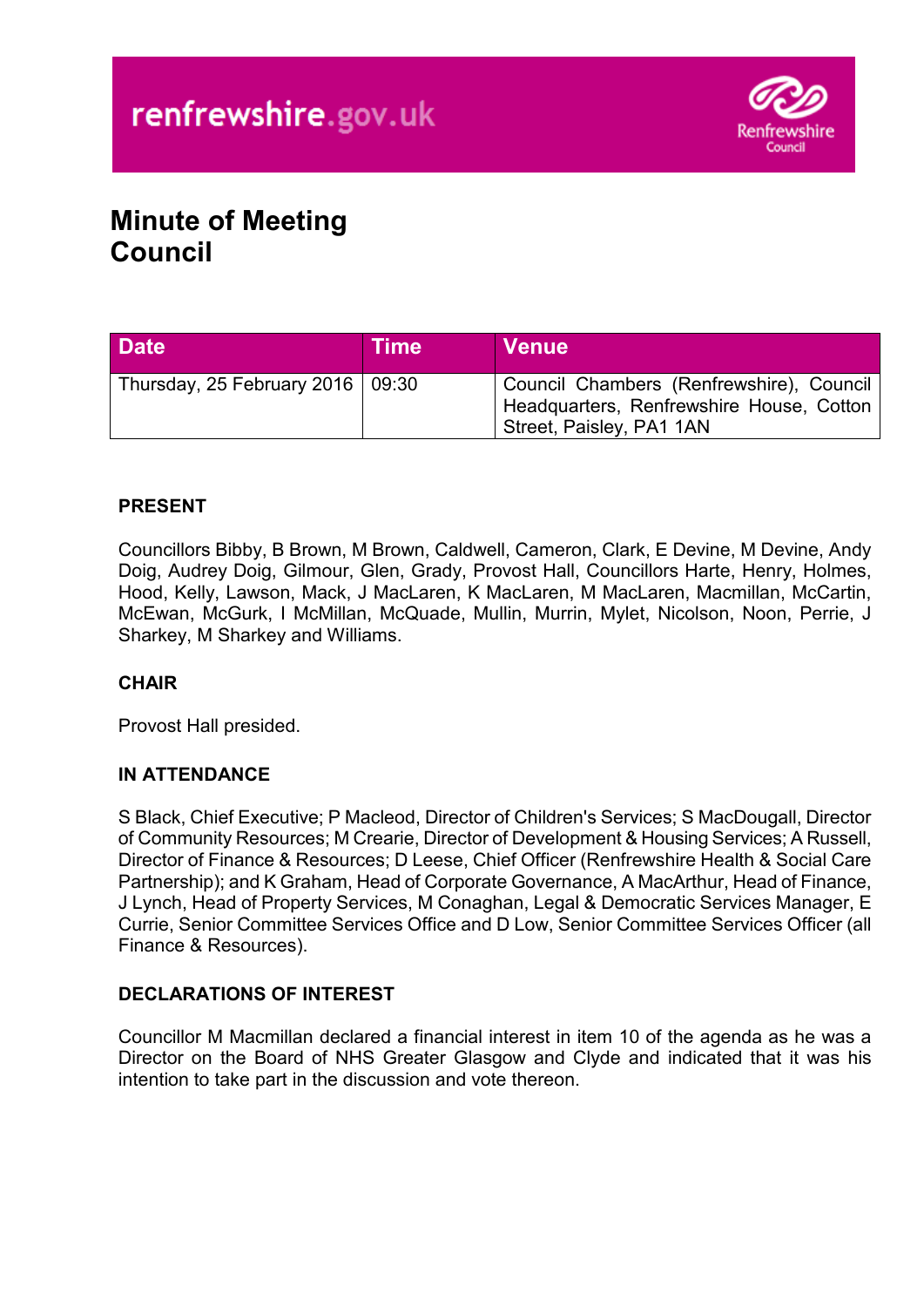# **ADDITIONAL ITEM**

Councillor Lawson intimated that he wished to table an emergency motion which had not been included in the notice calling the meeting and he requested that this be taken as an additional item. Provost Hall ruled that the motion was not competent.

# 1 **MINUTES OF COUNCIL, BOARDS AND PANELS**

There were submitted the Minutes of the following meetings of the Council, Boards and Panels on the dates specified:

Council, 17 December 2015 Social Work, Health & Well-being Policy Board, 19 January 2016 Regulatory Functions Board, 20 January 2016 Education & Children Policy Board, 21 January 2016 Audit, Scrutiny & Petitions Board, 25 January 2016 Housing & Community Safety Policy Board, 26 January 2016 Planning & Property Policy Board, 26 January 2016 Environment Policy Board, 27 January 2016 Finance & Resources Policy Board, 27 January 2016 Economy & Jobs Policy Board, 3 February 2016 Regulatory Functions Board, 4 February 2016 Renfrew & Gallowhill Local Area Committee, 9 February 2016 Personnel Appeals and Applied Conditions of Service Appeals Panel, 11 February 2016 Paisley North Local Area Committee, 11 February 2016 Audit, Scrutiny & Petitions Board, 15 February 2016 Paisley South Local Area Committee, 16 February 2016 Leadership Board, 17 February 2016 Regulatory Functions Board, 18 February 2016 Johnstone & the Villages Local Area Committee, 18 February 2016

**DECIDED**: That the Minutes be approved.

# 2 **HOUSING REVENUE ACCOUNT BUDGET AND RENT LEVELS 2016/17 AND HOUSING CAPITAL INVESTMENT PLAN 2016/17 TO 2018/19**

There was submitted a joint report by the Directors of Development & Housing Services and Finance & Resources relative to the Housing Revenue Account (HRA) and Rent Levels for 2016/17 and the Housing Capital Investment Plan for 2016/17 - 2018/19.

The report intimated that the UK Government's Welfare Reform policy changes had placed additional financial stress on families, pressure on Council services and presented a significant financial risk to the HRA which included the roll out of Universal Credit. The Council had set aside HRA balances of £5 million for measures to mitigate the impact of welfare reform over the period 2013/14 to 2017/18. This included additional staffing to deal with the increased contact needed with tenants and the establishment of a Council Tenant Assistance Fund (CTAF). During 2014/15 the requirement for the CTAF had been removed as a result of additional Discretionary Housing Payment DHP funding received from the Scottish Government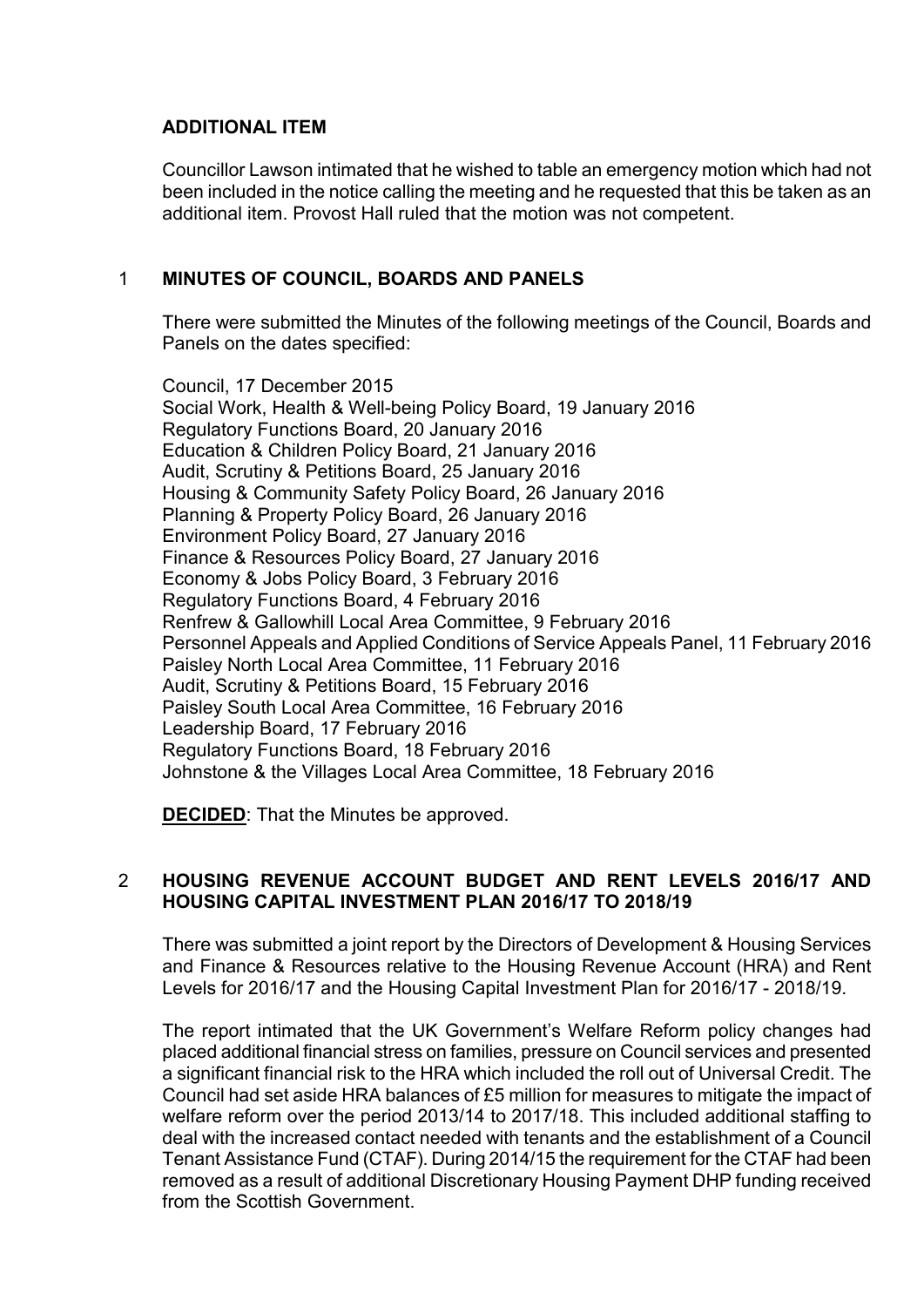The report detailed the proposed HRA budget for financial year 2016/17 and set out the information which allowed consideration of the planned rent increase for 2016/17 and detailed the proposed Housing Capital Investment Plan for the three-year period 2016/17 to 2018/19.

Councillor Williams, seconded by Councillor M Devine, moved:

1. To agree to an average weekly rent increase of 2% for 2016/17.

2. To note the outcome of the tenant consultation process.

3. To note this Council's continued commitment to mitigate the impacts of welfare reform on Council tenants through the earmarking of HRA balances over the period to 2017/18 to deliver a programme of measures intended to support tenants to manage the negative impacts of welfare reform.

4. To approve the HRA budget for Financial Year 2016/17 as proposed in the report.

5. To approve the Housing Capital Investment Plan 2016/17 to 2018/19 as detailed in Appendix 3 of the report, including the investment of £52.1 million over the three year period.

6. To note the ongoing risk to the Housing Revenue Account including the uncertainty associated with the impact of the roll out of welfare reform particularly in relation to Universal Credit and direct payments.

Councillor M MacLaren, seconded by Councillor K MacLaren, moved as an amendment:

1. To agree to a rent freeze in 2016/17. This is an average weekly rent increase of 0% and that £922,000 be utilised from unallocated resources leaving a balance of £5.878 million and amends Appendix 1 accordingly.

2. To note the Council's commitment to mitigate financial pressures on Council tenants especially low paid working families and those on fixed retirement incomes by the use of reserves to allow for a rent freeze in 2016/17.

3. To note the outcome of the tenant consultation process showed a preference for a 2% increase from those that responded and to note that a rent freeze was not provided as an option in this consultation, noting also that only 1% of tenants responded to the consultation.

4. To note the Council's continued commitment to mitigate the impacts of welfare reform on Council tenants through the earmarking of HRA balances over the period to 2017/18 to deliver a programme of measures intended to support tenants to manage the negative impacts of welfare reform.

5. To approve the HRA budget for Financial Year 2016/17 as amended by the above changes.

6. To approve the Housing Capital Investment Plan 2016/17 to 2018/19 as detailed in Appendix 3 of the report.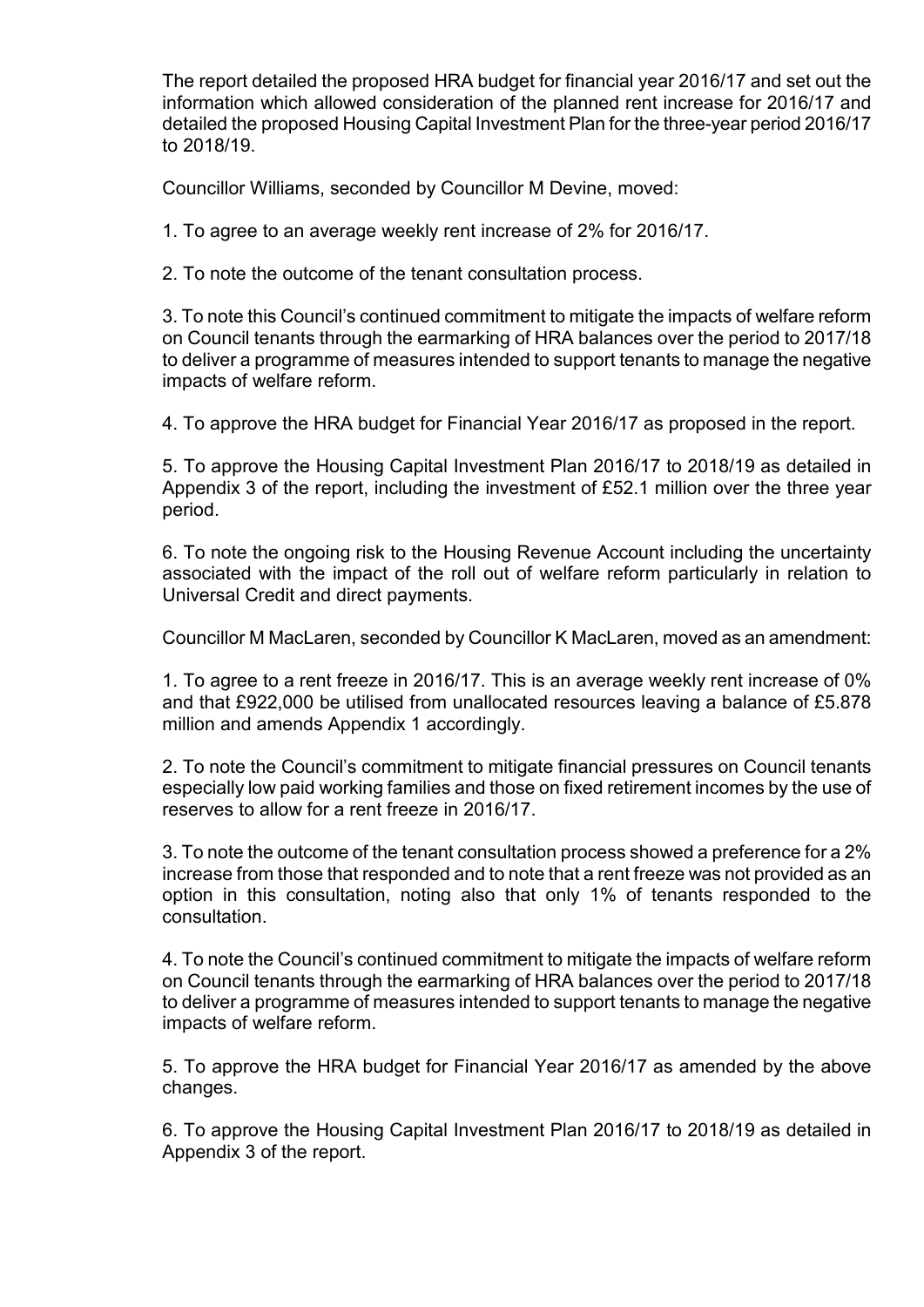7. To note the continuing risk to the Housing Revenue Account including the uncertainty associated with the impact of the roll out of welfare reform particularly in relation to Universal Credit and direct payments.

On the roll being called, the following members voted for the amendment: Councillors Perrie, McEwan, Lawson, Mylet, K MacLaren, M MacLaren, McGurk, Cameron, Andy Doig, Audrey Doig, Noon, M Brown, McQuade and Nicolson.

The following members voted for the motion: Councillors B Brown, Murrin, M Devine, Grady, J Sharkey, M Sharkey, Kelly, Williams, E Devine, Glen, Henry, M Macmillan, McCartin, Caldwell, Hood, I McMillan, Bibby, Gilmour, Clark, Provost Hall, Councillors Holmes, J MacLaren, Harte and Mullin.

The following member abstained: Councillor Mack.

14 members having voted for the amendment, 24 members having voted for the motion and 1 member having abstained, the motion was accordingly declared carried.

# **DECIDED**:

(a) That an average weekly rent increase of 2% for 2016/17 be agreed;

(b) That the outcome of the tenant consultation process be noted;

(c) That this Council's continued commitment to mitigate the impacts of welfare reform on Council tenants through the earmarking of HRA balances over the period to 2017/18 to deliver a programme of measures intended to support tenants to manage the negative impacts of welfare reform be noted;

(d) That the HRA budget for Financial Year 2016/17 as proposed in the report be approved;

(e) That the Housing Capital Investment Plan 2016/17 to 2018/19 as detailed in Appendix 3 of the report, including the investment of £52.1 million over the three year period be approved; and

(f) That the ongoing risk to the Housing Revenue Account including the uncertainty associated with the impact of the roll out of welfare reform particularly in relation to Universal Credit and direct payments be noted.

# 3 **THE PROCUREMENT REFORM (SCOTLAND) ACT 2014 AND THE REVIEW OF STANDING ORDERS RELATING TO CONTRACTS**

There was submitted a report by the Director of Finance & Resources relative to the need to review the Standing Orders Relating to Contracts in light of the Public Contracts (Scotland) Regulations 2015, the Procurement (Scotland) Regulations 2016, the Concessions Contracts (Scotland) Regulations 2016 and statutory guidance made under and in terms of the Procurement Reform (Scotland) Act 2014.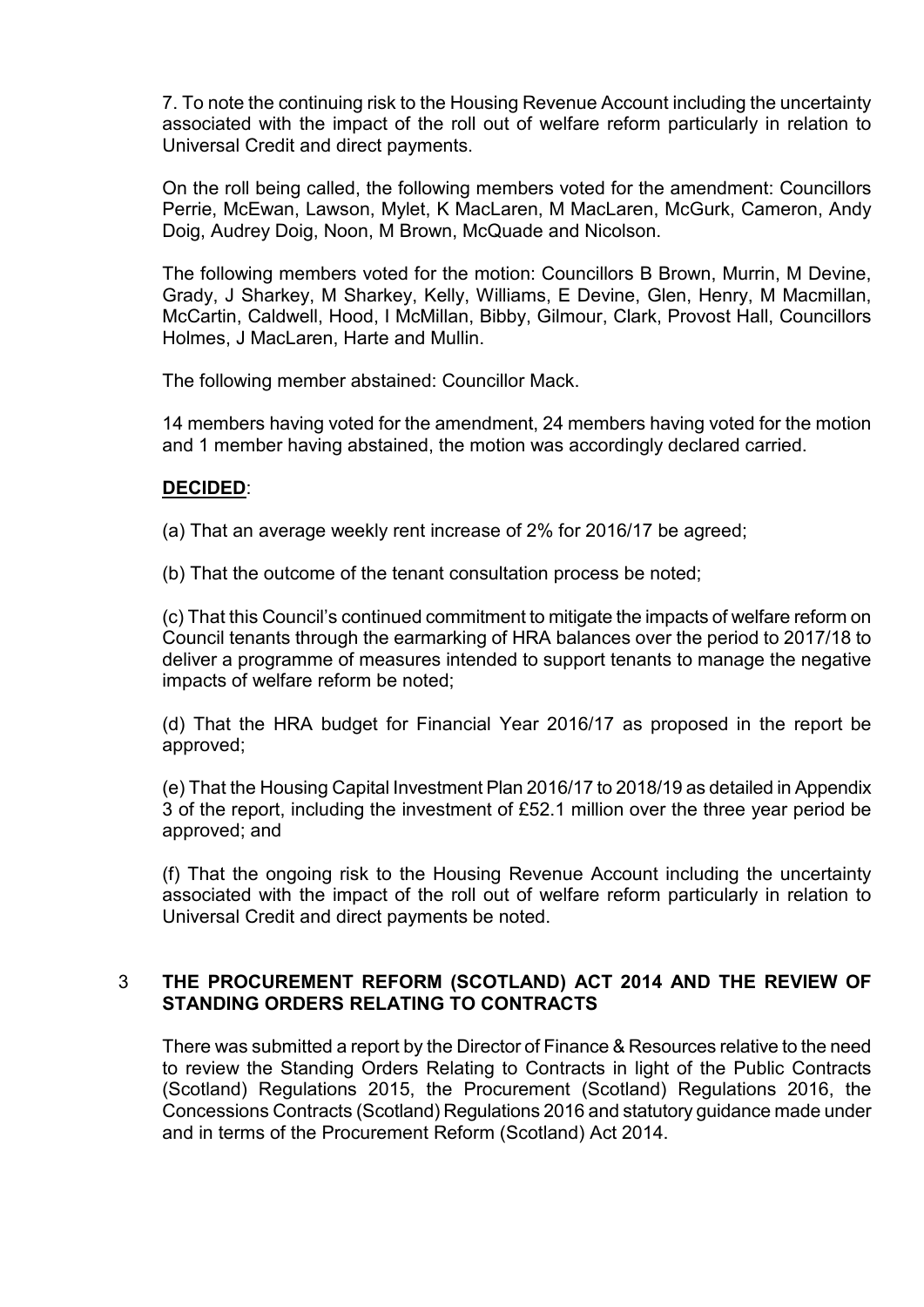The report intimated that although the requirements under the regulations and guidance would largely come into effect on 18 April 2016, some of these had yet to be published and it was proposed that authority be delegated to the Procurement Sub-committee to approve the changes required to the Standing Orders Relating to Contracts as a result of the review.

# **DECIDED**:

(a) That the need to review the Standing Orders Relating to Contracts in light of the Public Contracts (Scotland) Regulations 2015, the Procurement (Scotland) Regulations 2016, the Concession Contracts (Scotland) Regulations 2016 and statutory guidance made under and in terms of the Procurement Reform (Scotland) Act 2014 be noted; and

(b) That authority be delegated to the Procurement Sub-committee to approve the changes required to the Standing Orders Relating to Contracts as a result of the review.

# 4 **LIVING WAGE ACCREDITATION**

There was submitted a report by the Chief Executive seeking approval to apply for Scottish Living Wage Accreditation under the scheme organised by the Poverty Alliance in partnership with the Living Wage Foundation.

The report detailed the activities across the Council that supported the payment of the Living Wage across Renfrewshire, including the promotion of a Living Wage Campaign to promote the benefits of the Living Wage to employers in Renfrewshire; encouraging tenderers to pay the Living Wage; and applying for Living Wage accreditation.

# **DECIDED**:

(a) That the Chief Executive be authorised to submit an application on the Council's behalf for accreditation as a Living Wage employer in terms of the Scottish Living Wage Accreditation Scheme;

(b) That the progress of a range of activities to support the payment of Living Wage across Renfrewshire be noted; and

(c) That the conditions related to the payment of the Living Wage to the Social Care sector arising from the Local Government Finance Settlement 2016/17 be noted.

# 5 **RECORDS MANAGEMENT PLAN**

There was submitted a report by the Director of Finance & Resources relative to the creation and implementation of a Records Management Plan, as required by the Public Records (Scotland) Act 2011, outlining how the authority currently managed its records and the actions it was taking to further improve the management of its records.

The report intimated that the Council was required to submit its Records Management Plan to the Keeper of the Records of Scotland for assessment by the deadline date of 31 March 2016. The Renfrewshire Licensing Board was also required to submit a Records Management Plan and the Council and Licensing Board were submitting a joint plan to the Keeper of the Records of Scotland.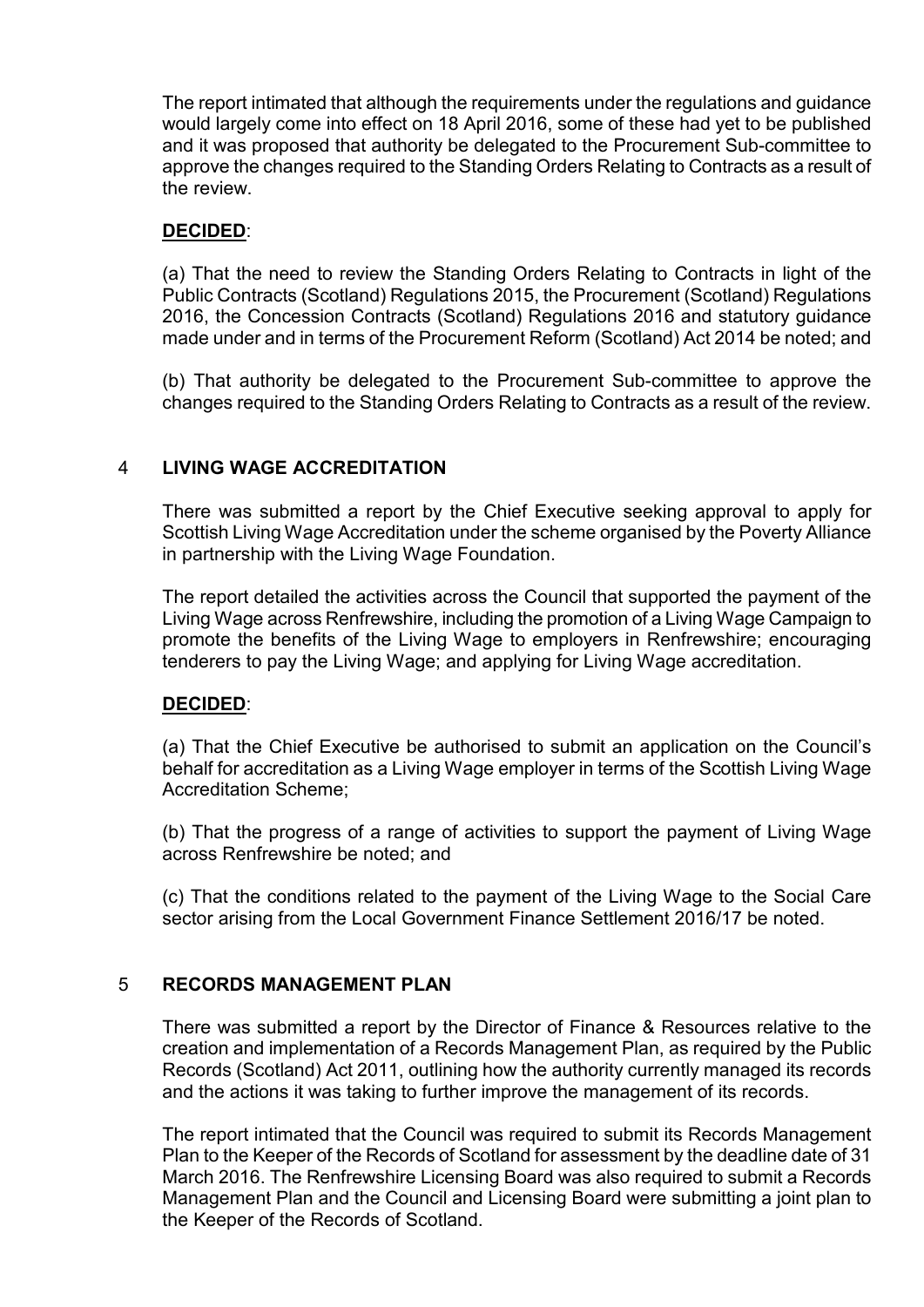#### **DECIDED**:

(a) That the Records Management Plan as set out in Appendix 1 to the report be approved;

(b) That the Business Classification Scheme as set out in Appendix 2 to the report be approved;

(c) That approval of the Retention Schedules referred to in the Records Management Plan be delegated to the relevant Director or Head of Service for the service to which each of the schedules related;

(d) That it be agreed that further amendments to the Records Management Plan be approved by Alan Russell as the Director of Finance & Resources and Senior Information Risk Owner for the Council, in order that it may be kept relevant and up to date; and

(e) That further amendments to both the Business Classification Scheme and Records Retention Schedules be approved by the Records Management Group chaired by the Council's Records Manager in order that they may be kept relevant and up to date.

# 6 **NOTICE OF MOTION (1)**

There was submitted a Notice of Motion by Councillors Lawson and Mylet in the following terms:

"Renfrewshire Council opposes the franchising of Paisley Crown Post Office. We believe this proposal will severely damage the provision of services and call upon the Post Office to withdraw their plans and retain the Crown Post Office in Paisley."

Councillor Lawson, seconded by Councillor Mylet, then moved the motion.

Councillor Harte, seconded by Councillor J Sharkey, moved as an amendment that Council calls on the Scottish Government to do more to stop the franchising of Paisley Crown Post Office. We believe all options for the retention of this facility should be explored, including investing in Paisley Town Centre to support the retail industry. To this end, we will write to the Scottish Government to ask that they intervene and make representation to the Government at Westminster to ensure that the proper support is put in place to safeguard this important asset to the town centre. Council will also write to Post Office Ltd and to the Department of Business, Innovation and Skills to emphasise the importance of the Crown Post Office to the economic well being of Paisley Town Centre. Renfrewshire Council also pledges its support to the campaign to retain this important service.

On the roll being called, the following members voted for the amendment: Councillors B Brown, Murrin, M Devine, Grady, J Sharkey, M Sharkey, Kelly, Williams, E Devine, Glen, Henry, M Macmillan, McCartin, Caldwell, Hood, I McMillan, Bibby, Gilmour, Clark, Provost Hall, Councillors Holmes, Harte and Mullin.

The following members voted for the motion: Councillors Perrie, McEwan, Lawson, Mylet, K MacLaren, M MacLaren, Mack, McGurk, Cameron, Andy Doig, Audrey Doig, Noon, M Brown, J MacLaren, McQuade and Nicolson.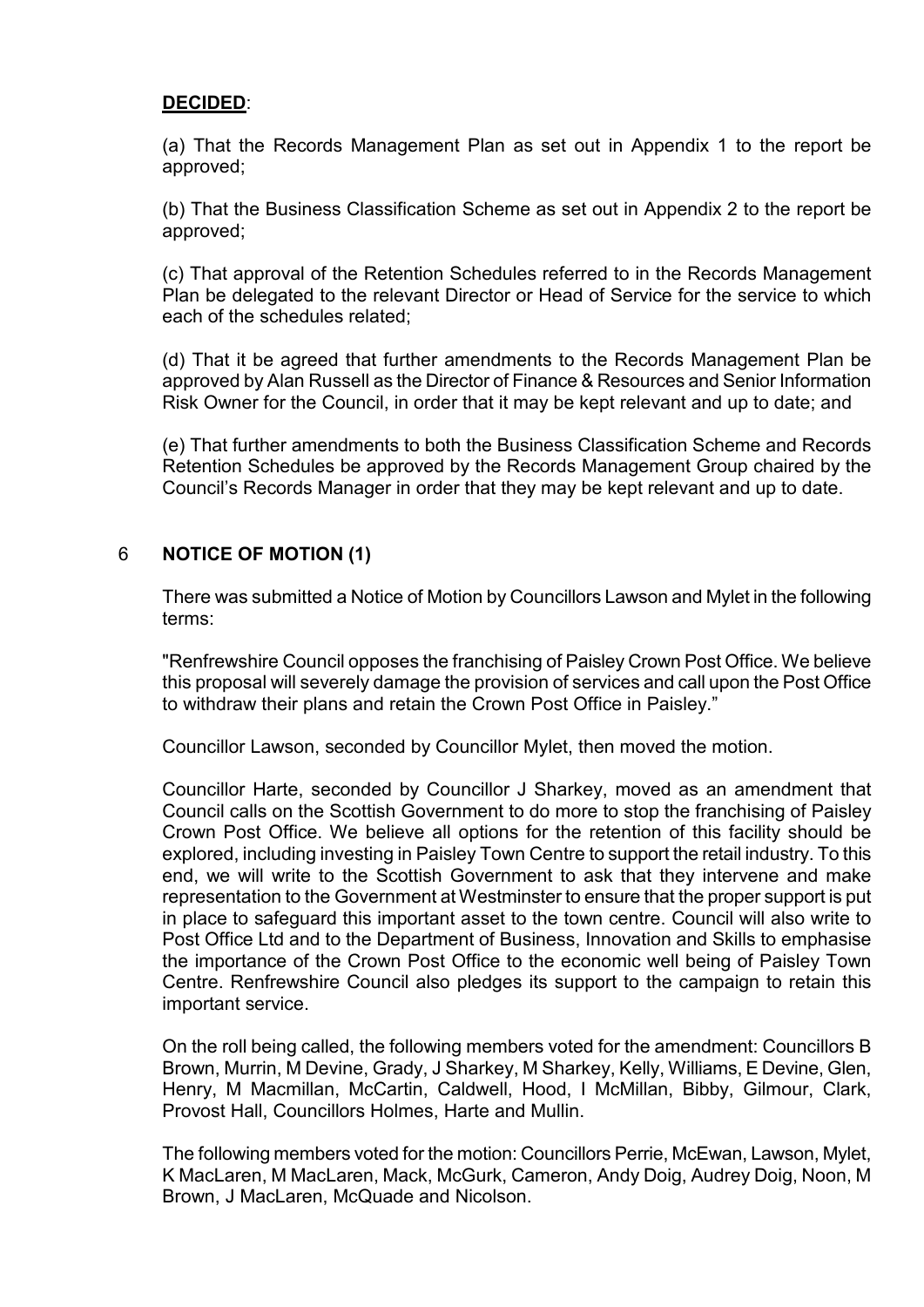16 members having voted for the motion and 23 members having voted for the amendment, the amendment was accordingly declared carried.

**DECIDED:** That Council calls on the Scottish Government to do more to stop the franchising of Paisley Crown Post Office. We believe all options for the retention of this facility should be explored, including investing in Paisley Town Centre to support the retail industry. To this end, we will write to the Scottish Government to ask that they intervene and make representation to the Government at Westminster to ensure that the proper support is put in place to safeguard this important asset to the town centre. Council will also write to Post Office Ltd and to the Department of Business, Innovation and Skills to emphasise the importance of the Crown Post Office to the economic well being of Paisley Town Centre. Renfrewshire Council also pledges its support to the campaign to retain this important service.

# 7 **NOTICE OF MOTION (2)**

There was submitted a Notice of Motion by Councillors M MacLaren and K MacLaren which was withdrawn in terms of Standing Order 27.

**DECIDED**: That it be noted that the Notice of Motion had been withdrawn.

# 8 **NOTICE OF MOTION (3)**

There was submitted a Notice of Motion by Provost Hall and Councillor Lawson in the following terms:

"Council notes the outstanding contribution which Corinne Hutton, a resident of Renfrewshire, has made in respect of her involvement in charity work for the benefit of the people of Renfrewshire and beyond. In recognition of that contribution, Renfrewshire Council formally resolves that Corinne Hutton be admitted as an honorary freewoman of Renfrewshire.

The Director of Finance & Resources, in consultation with the Provost, is authorised to make the necessary arrangements to bestow this honour on and to include her on the roll of names of persons who are admitted as Freemen and Freewomen of Renfrewshire."

Provost Hall, seconded by Councillor Lawson, then moved the motion which was agreed unanimously.

**DECIDED:** Council notes the outstanding contribution which Corinne Hutton, a resident of Renfrewshire, has made in respect of her involvement in charity work for the benefit of the people of Renfrewshire and beyond. In recognition of that contribution, Renfrewshire Council formally resolves that Corinne Hutton be admitted as an honorary freewoman of Renfrewshire.

The Director of Finance & Resources, in consultation with the Provost, is authorised to make the necessary arrangements to bestow this honour on and to include her on the roll of names of persons who are admitted as Freemen and Freewomen of Renfrewshire.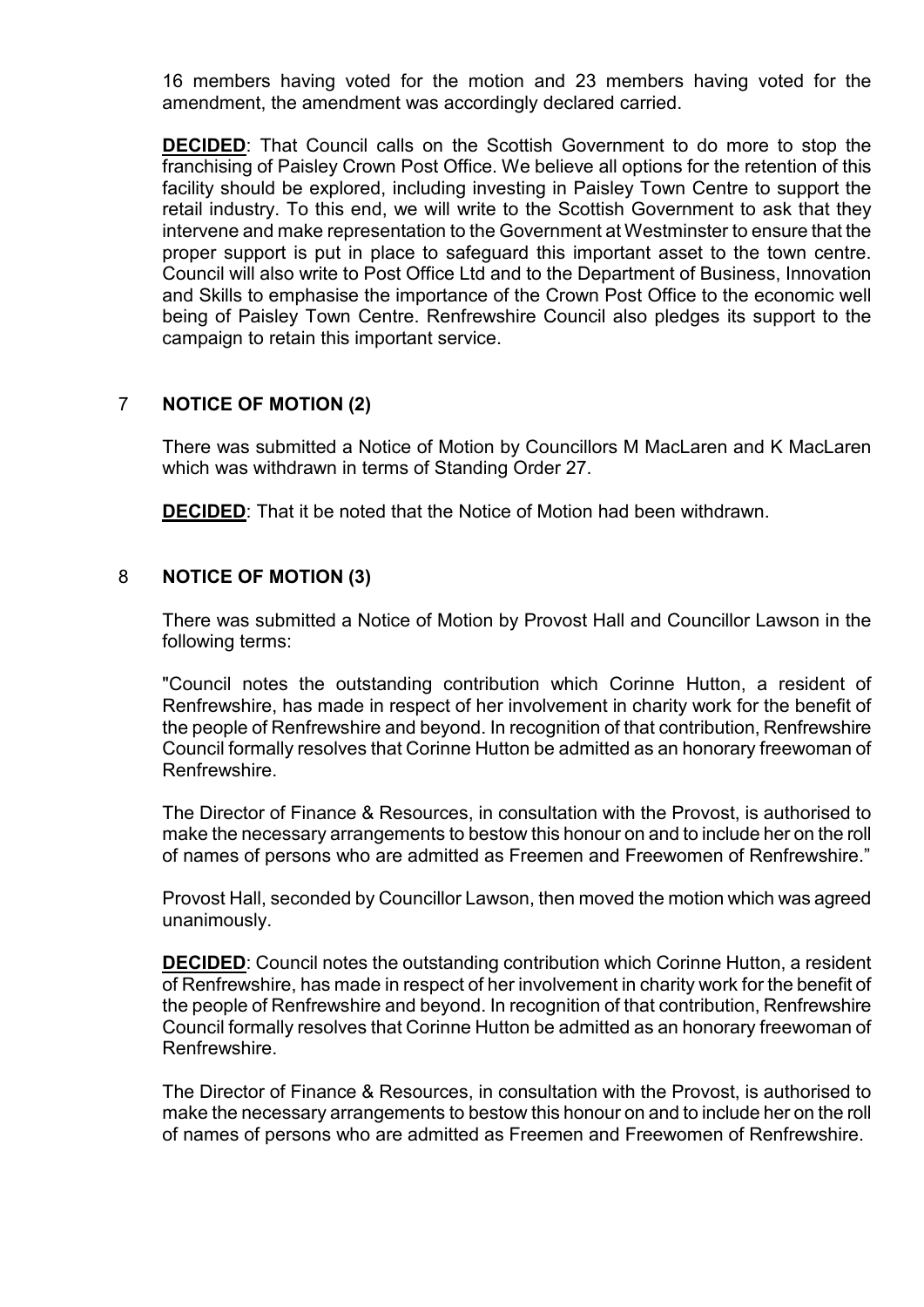# 9 **NOTICE OF MOTION (4)**

There was submitted a Notice of Motion by Councillors Lawson and McEwan in the following terms:

"Street Lighting in Renfrewshire

Council instructs the Director of Community Resources to report to the Environment Policy Board on 16 March 2016 on the progress achieved in addressing the large backlog of street lamp repairs. The report to include the financial implications resulting from the Council's use of alternative contractors."

Councillor Lawson, seconded by Councillor McEwan, then moved the motion.

Councillor E Devine, seconded by Councillor Gilmour, moved as an amendment that Council regrets the actions of the contractor awarded the street lighting maintenance contract which resulted in a build up of a backlog of dark lamps. Council regrets the disruption this caused to communities across Renfrewshire. Council welcomes the appointment of four emergency contractors to deal with the backlog and recognises the action they have taken to address the backlog. Council further welcomes the termination of the contract and bringing this service 'in-house' with no loss of employment for those involved in this service through honouring our responsibilities under TUPE regulations.

On the roll being called, the following members voted for the amendment: Councillors B Brown, Murrin, M Devine, Grady, J Sharkey, M Sharkey, Kelly, Williams, E Devine, Glen, Henry, M Macmillan, Caldwell, Hood, I McMillan, Bibby, Gilmour, Clark, Provost Hall, Councillors Holmes, Harte and Mullin.

The following members voted for the motion: Councillors Perrie, McEwan, Lawson, Mylet, K MacLaren, M MacLaren, Mack, McGurk, Cameron, McCartin, Andy Doig, Audrey Doig, Noon, M Brown, J MacLaren, McQuade and Nicolson.

17 members having voted for the motion and 22 members having voted for the amendment, the amendment was accordingly declared carried.

**DECIDED**: That Council regrets the actions of the contractor awarded the street lighting maintenance contract which resulted in a build up of a backlog of dark lamps. Council regrets the disruption this caused to communities across Renfrewshire. Council welcomes the appointment of four emergency contractors to deal with the backlog and recognises the action they have taken to address the backlog. Council further welcomes the termination of the contract and bringing this service 'in-house' with no loss of employment for those involved in this service through honouring our responsibilities under TUPE regulations.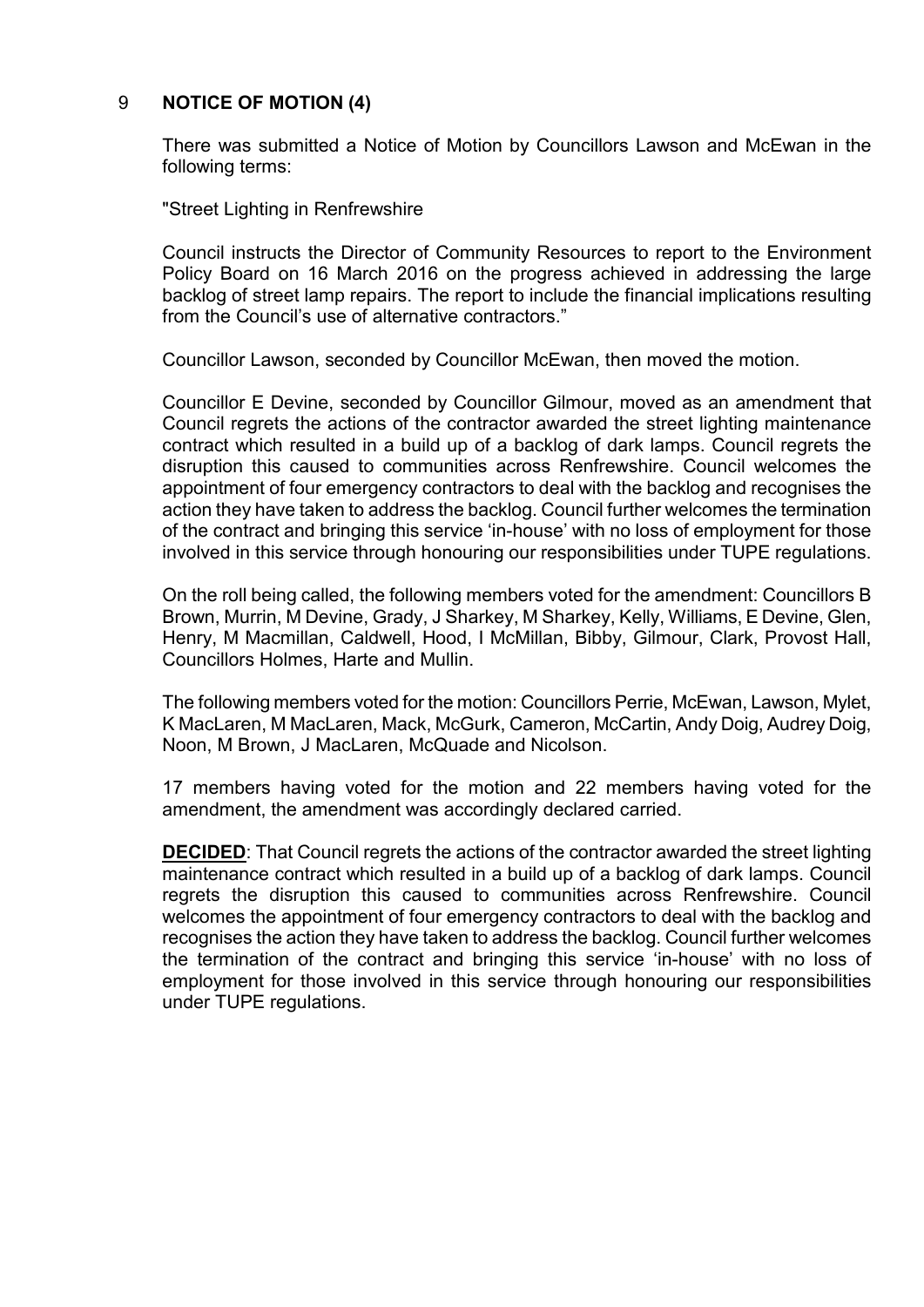#### 10 **NOTICE OF MOTION (5)**

There was submitted a Notice of Motion by Councillors K MacLaren and Mylet in the following terms:

"Greater Glasgow and Clyde Health Board

Council nominates a member from the main opposition group as the Council's representative on Greater Glasgow and Clyde Health Board. Council notes that the current representative has failed in his duty to support health services within Paisley and Renfrewshire and even participated in a protest against the health board."

Councillor K MacLaren, seconded by Councillor Mylet, then moved the motion.

Councillor I McMillan, seconded by Councillor Holmes, moved as an amendment that Council notes the National Health Service in Scotland lies within the direct control of the Minister for Health in the Scottish Government. Council believes it is a disgrace that relative spending in health in England rose faster under a UK Tory Government between 2010-15 compared to the SNP Scottish Government. Council would like to record its thanks to our representative for protesting against cuts to local health services and putting the interests of patients first.

On the roll being called, the following members voted for the amendment: Councillors B Brown, Murrin, M Devine, Grady, J Sharkey, M Sharkey, Kelly, Williams, E Devine, Glen, Henry, M Macmillan, Caldwell, Hood, I McMillan, Bibby, Gilmour, Clark, Provost Hall, Councillors Holmes, J MacLaren, Harte and Mullin.

The following members voted for the motion: Councillors Perrie, McEwan, Lawson, Mylet, K MacLaren, M MacLaren, Mack, McGurk, Cameron, Andy Doig, Audrey Doig, Noon, M Brown, McQuade and Nicolson.

The following member abstained: Councillor McCartin.

15 members having voted for the motion, 23 members having voted for the amendment and 1 member having abstained, the amendment was accordingly declared carried.

**DECIDED:** Council notes the National Health Service in Scotland lies within the direct control of the Minister for Health in the Scottish Government. Council believes it is a disgrace that relative spending in health in England rose faster under a UK Tory Government between 2010-15 compared to the SNP Scottish Government. Council would like to record its thanks to our representative for protesting against cuts to local health services and putting the interests of patients first.

# 11 **NOTICE OF MOTION (6)**

There was submitted a Notice of Motion by Councillors Lawson and K MacLaren in the following terms:

"Financial Implications for Renfrewshire Council

Council instructs the Chief Executive to prepare a report for the Council meeting on 28 April 2016 on the financial implications for Renfrewshire Council and, where possible, the wider Renfrewshire economy on a UK exit from the European Union."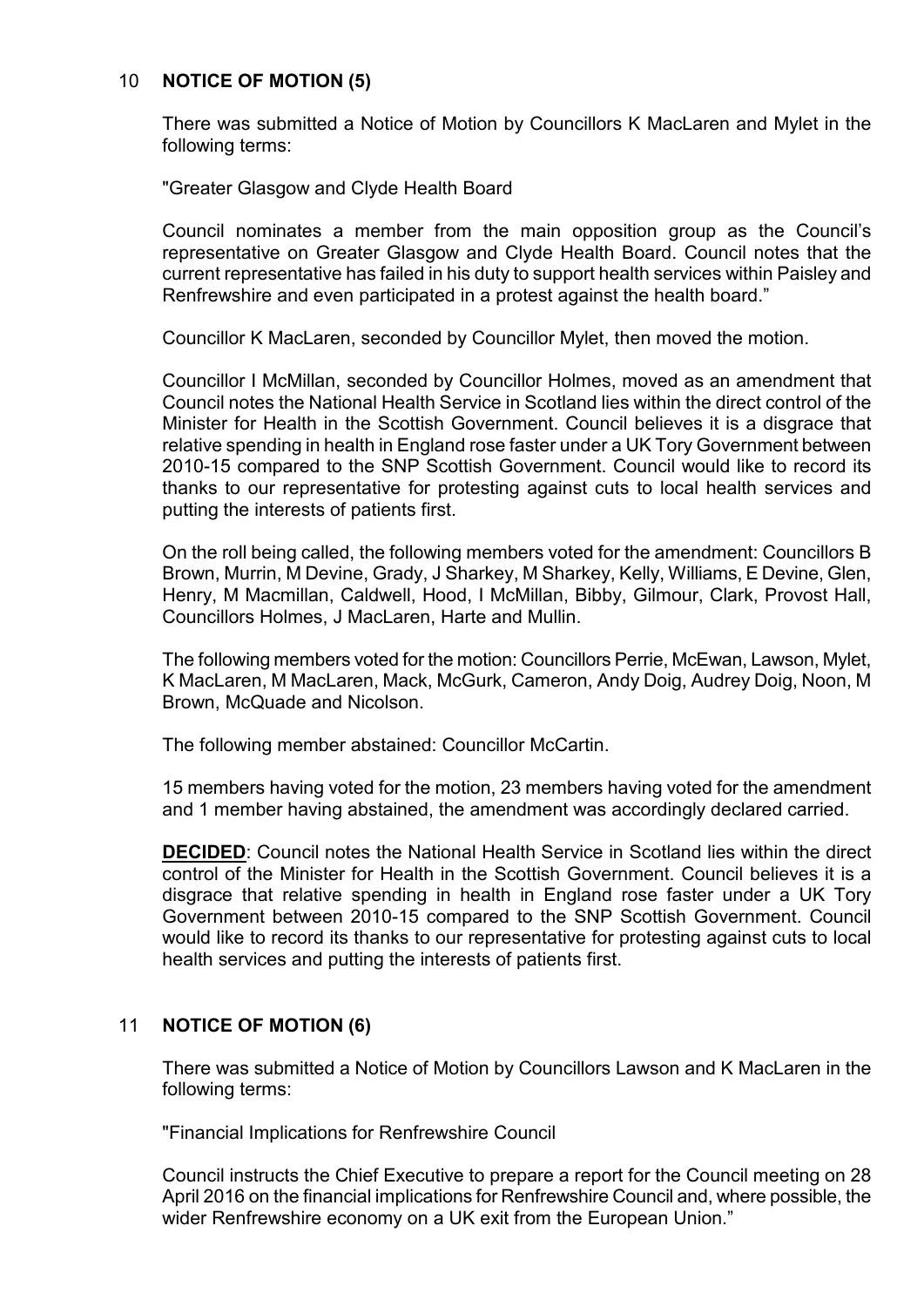Councillor Lawson, seconded by Councillor K MacLaren, then moved the motion which was agreed unanimously.

**DECIDED**: Council instructs the Chief Executive to prepare a report for the Council meeting on 28 April 2016 on the financial implications for Renfrewshire Council and, where possible, the wider Renfrewshire economy on a UK exit from the European Union.

# 12 **NOTICE OF MOTION (7)**

There was submitted a Notice of Motion by Councillors J MacLaren and M Brown in the following terms:

"Council notes that The Scottish Government has announced that 5 million pounds will be made available to Council for flood prevention. Council recognises the need to apply for funding to solve the repeated issue of flooding in Langbank. Council also calls on the Director of Community Resources to improve the maintenance of gullies, culverts and other field drains in the village."

Councillor J MacLaren, seconded by Councillor M Brown, then moved the motion.

Councillor E Devine, seconded by Councillor Gilmour moved as an amendment that Council calls on the Scottish Government to increase and open up the £5m scheme for flood damaged infrastructure in order that areas such as Langbank can benefit from flood prevention measures. Council further calls on the Scottish Government to reverse the cuts to local authorities that inevitably impact on public services.

On the roll being called, the following members voted for the amendment: Councillors B Brown, Murrin, M Devine, Grady, J Sharkey, M Sharkey, Kelly, Williams, E Devine, Glen, Henry, M Macmillan, Caldwell, Hood, I McMillan, Bibby, Gilmour, Clark, Provost Hall, Councillors Holmes, Harte and Mullin.

The following members voted for the motion: Councillors Perrie, McEwan, Lawson, Mylet, K MacLaren, M MacLaren, Mack, McGurk, Cameron, McCartin, Andy Doig, Audrey Doig, Noon, M Brown, J MacLaren, McQuade and Nicolson.

17 members having voted for the motion and 22 members having voted for the amendment, the amendment was accordingly declared carried.

**DECIDED**: That Council calls on the Scottish Government to increase and open up the £5m scheme for flood damaged infrastructure in order that areas such as Langbank can benefit from flood prevention measures. Council further calls on the Scottish Government to reverse the cuts to local authorities that inevitably impact on public services.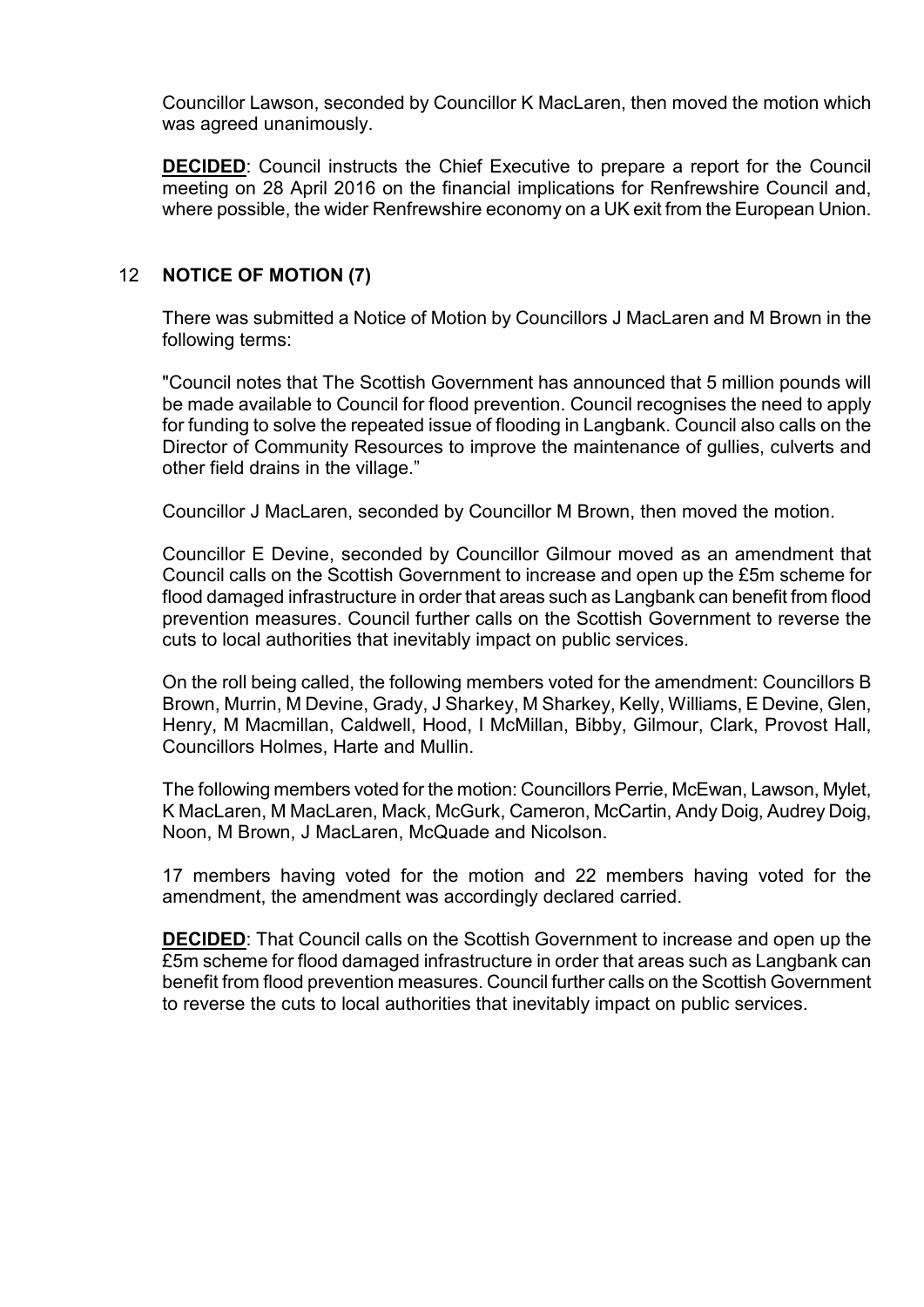# 13 **NOTICE OF MOTION (8)**

There was submitted a Notice of Motion by Councillors Lawson and K MacLaren in the following terms:

"Resignation of Chairman of Paisley First

Council notes with concern the recent resignations of both the Manager and the Chairman of Paisley First. Council recognises the importance of a thriving Paisley town centre to the wider Renfrewshire economy and calls for a full report on the actions of Paisley First to the next full Council meeting."

Councillor Lawson, seconded by Councillor K MacLaren, then moved the motion.

Councillor M Macmillan, seconded by Councillor J Sharkey, moved as an amendment that Council recognises that Paisley First is an independent organisation with a vision to create a thriving town centre. Council welcomes Ian Henderson as the new Chairman and Ronnie Saez as the Vice Chairman of Paisley First. Council commits itself to work in partnership with Paisley First to deliver our shared vision for Paisley as a great place to live, do business and to visit.

On the roll being called, the following members voted for the amendment: Councillors B Brown, Murrin, M Devine, Grady, J Sharkey, M Sharkey, Kelly, Williams, E Devine, Glen, Henry, M Macmillan, McCartin, Caldwell, Hood, I McMillan, Bibby, Gilmour, Clark, Provost Hall, Councillors Holmes, J MacLaren, Harte and Mullin.

The following members voted for the motion: Councillors Perrie, McEwan, Lawson, Mylet, K MacLaren, M MacLaren, Mack, McGurk, Cameron, Andy Doig, Audrey Doig, Noon, M Brown, McQuade and Nicolson.

15 members having voted for the motion and 24 members having voted for the amendment, the amendment was accordingly declared carried.

**DECIDED:** Council recognises that Paisley First is an independent organisation with a vision to create a thriving town centre. Council welcomes Ian Henderson as the new Chairman and Ronnie Saez as the Vice Chairman of Paisley First. Council commits itself to work in partnership with Paisley First to deliver our shared vision for Paisley as a great place to live, do business and to visit.

# 14 **NOTICE OF MOTION (9)**

There was submitted a Notice of Motion by Councillors McCartin and Mack in the following terms:

"This Council agrees to press the Scottish Government to raise Income Tax by 1p to provide an additional £475 M for Education services. This money would be used to pay for:

- A Scottish Pupil Premium
- Expanded Nursery Provision
- Support for our colleges
- To reverse Education cuts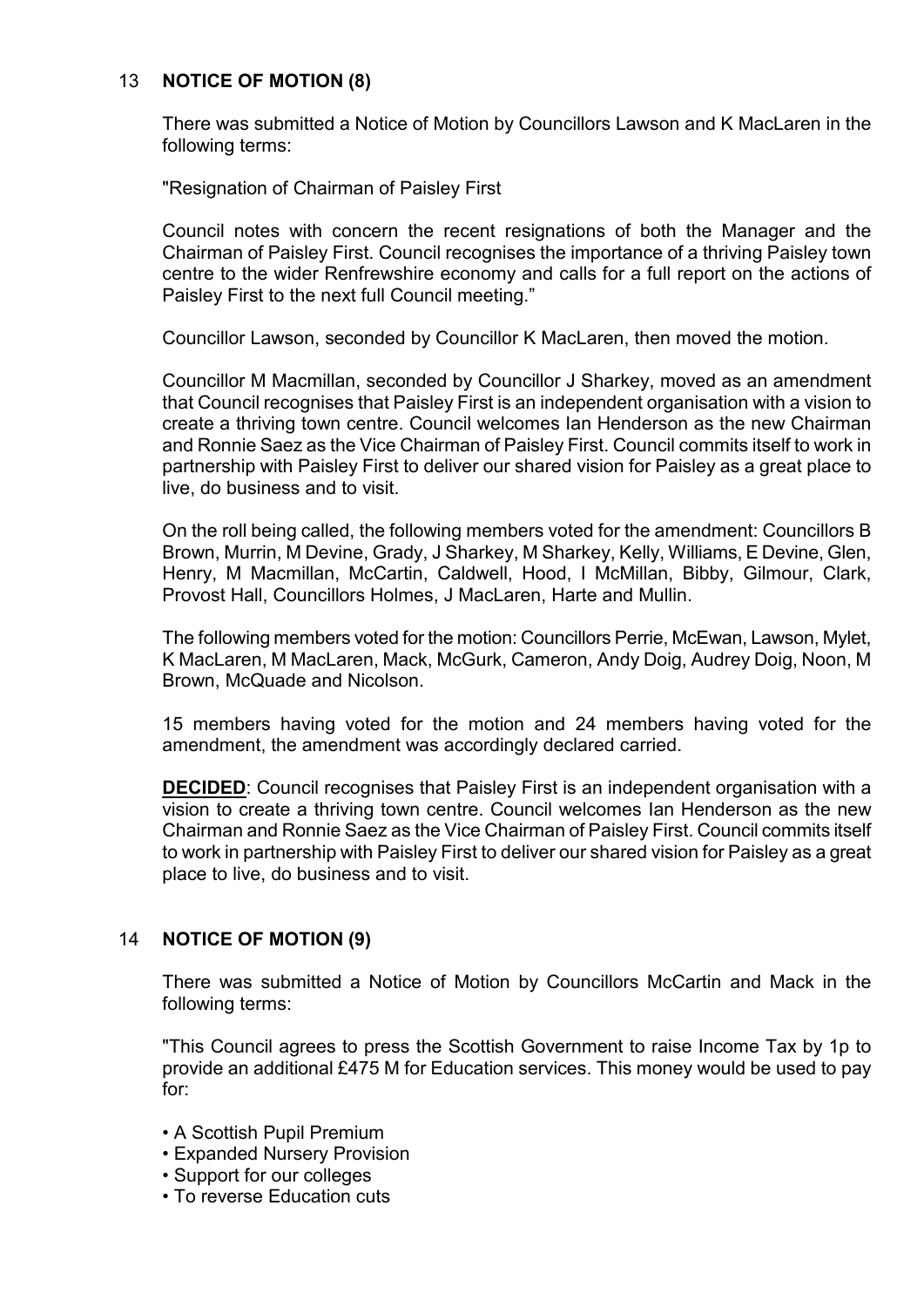The Council recognises that this is a progressive means of increasing contributions from the highest earners without placing any further burden on the lowest earners in our community.

The Council recognises that the Scottish Government's unwillingness to provide additional funding to education will result in declining standards and attainment."

Councillor McCartin, seconded by Councillor Mack, then moved the motion.

Councillor Andy Doig, seconded by Councillor Mylet, moved as an amendment that this Council welcomes the substantial extra investment which the SNP Government has made to all Scottish local authorities, including Renfrewshire, in recent years, towards the expansion of nursery provision.

Council recognises that the SNP Government will produce its taxation proposals in due course, and unequivocally rejects the concept of a 1p flat rate increase in income tax as being regressive, and unfair to the lowest earners in Renfrewshire.

Councillor Henry, seconded by Councillor Clark, moved as a second amendment that as an addition to the motion, after 'Education cuts' add:

Council agrees that those income taxpayers who earn less than £20,000 should receive a rebate of £100.

Continue with the motion.

On the roll being called between the motion and the first amendment, the following members voted for the first amendment: Councillors Perrie, McEwan, Lawson, Mylet, K MacLaren, M MacLaren, McGurk, Cameron, Andy Doig, Audrey Doig, Noon, McQuade and Nicolson.

The following members voted for the motion: Councillors Mack and McCartin.

The following members abstained: Councillors B Brown, Murrin, M Devine, Grady, J Sharkey, M Sharkey, Kelly, Williams, E Devine, Glen, Henry, M Macmillan, Caldwell, Hood, I McMillan, Bibby, Gilmour, Clark, Provost Hall, Councillors Holmes, J MacLaren, Harte and Mullin.

2 members having voted for the motion, 13 members having voted for the amendment and 23 members having abstained, a vote was then taken between the first amendment and the second amendment.

# **SEDERUNT**

Councillor M Brown left the meeting prior to the roll being called.

On the roll being called the following members voted for the second amendment: Councillors B Brown, Murrin, M Devine, Grady, J Sharkey, M Sharkey, Kelly, Williams, E Devine, Glen, Henry, M Macmillan, Caldwell, Hood, I McMillan, Bibby, Gilmour, Clark, Provost Hall, Councillors Holmes, J MacLaren, Harte and Mullin.